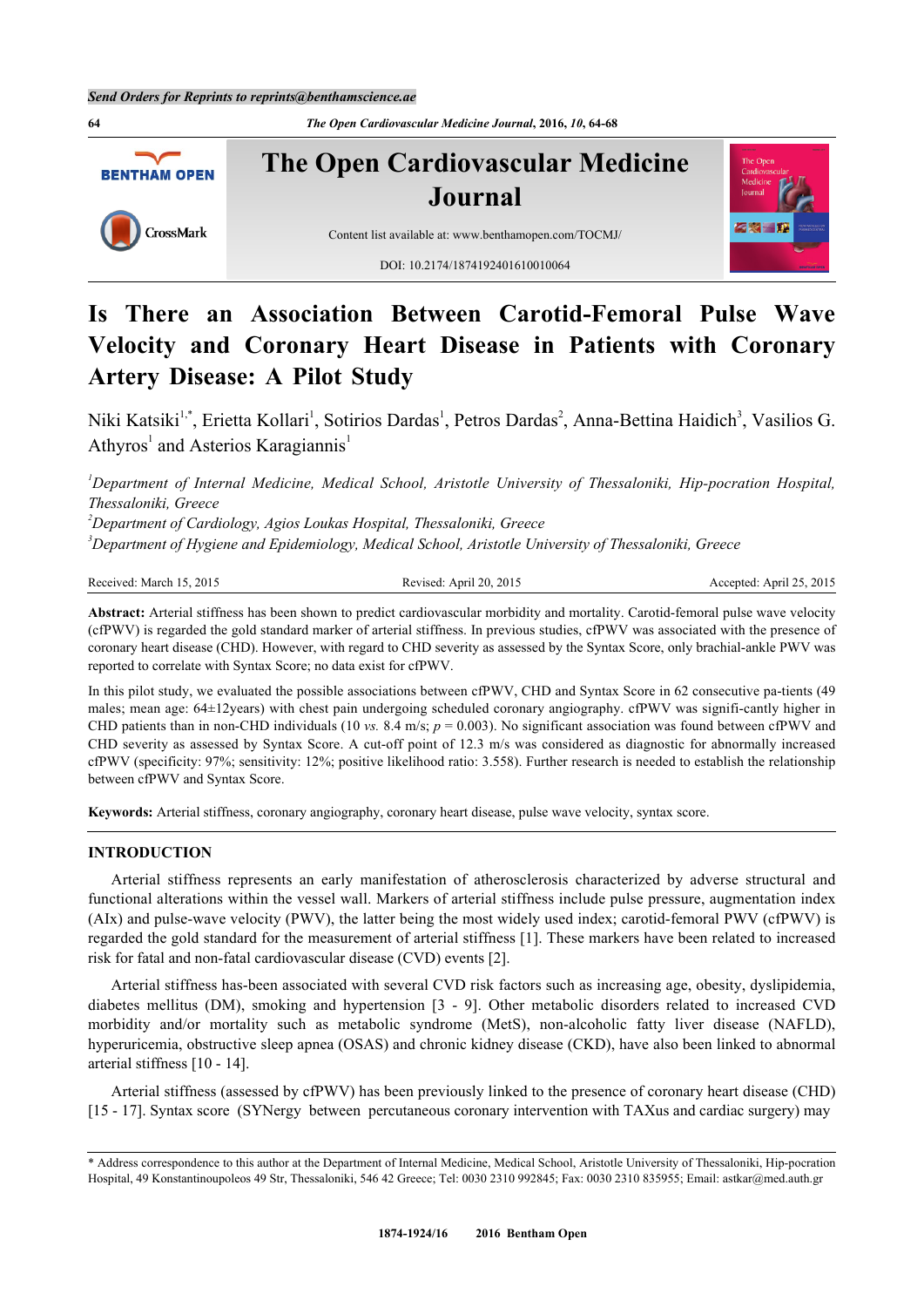be used to evaluate CHD complexity, severity and clinical prognosis in various patient subgroups undergoing percutaneous coronary interventions (PCIs) [\[18\]](#page-4-4). Only 2 studies evaluated the association between Syntax Score (as a marker of CHD severity) and brachial-ankle PWV (baPWV) [[19](#page-4-5), [20\]](#page-4-6) reporting significant correlations between the 2 variables. However, no data exist with regard to cfPWV and Syntax score.

We evaluated the possible associations between cfPWV, CHD and Syntax Score in patients with stable angina undergoing scheduled coronary angiography.

#### **PATIENTS AND METHODS**

A total of 62 consecutive patients with chest pain (49 males; mean age:64, SD: 12 years) undergoing a scheduled coronary angiography at the Cardiology Department of Agios Loukas Hospital, Thessaloniki, Greece, were included in the present pilot study. The study was approved by the local ethics committee and informed consent was obtained from all participants.

Prior to coronary angiography, a detailed individual and family history was recorded and physical examinations including weight, height, heart rate and blood pressure measurements, as well as laboratory analyses serum creatinine, total cholesterol, triglycerides, high density lipoprotein cholesterol (HDL-C) and low density lipoprotein cholesterol (LDL-C) were performed in all patients. Furthermore, arterial stiffness was assessed by the measurement of cfPWV with an automated applanation tonometry device *i.e.* SpygmoCor (AtCor Medical, Sydney, Australia). AIx75 (AIxadjusted to a standard heart rate of 75bpm) was also recorded. Glomerular filtration rate (GFR) was calculated based on the Modification of Diet in Renal Disease (MDRD) formula  $186.3\times$  (serum creatinine in mg/dl-1.154)  $\times$  (age in years-0.203)  $\times$ 1.212 (if black)  $\times$ 0.742 (if female).

Syntax score is calculated based on angiographical findings; an online calculator was used to generate Syntax score [\(http://www.syntaxscore.com](http://www.syntaxscore.com)).

Exclusion criteria were acute or chronic infections, non-cardiac chest pain, cancer, systematic diseases, major surgical procedures during the last 3 months, history of acute myocardial infarction, cardiac arrhythmias, cardiomyopathies, carotid sinus syndrome, previous percutaneous coronary intervention (PCI), severe carotid stenosis and peripheral arterial disease.

Following coronary angiography, the study population was divided into 2 groups: patients with angiographically proven CHD *i.e.* those with  $>50\%$  stenosis (n = 33) and non-CHD individuals (n = 29).

#### **Statistical Analysis**

Statistical analyses were performed using the SPSS version 23.0 software package (SPSS Inc., Chicago, USA). Normally distributed continuous variables were expressed as mean and standard deviation (SD), whereas non-normally distributed ones were expressed as median and interquartile range(IQR); categorical values were presented as frequencies with percentages. Differences between the 2 study groups as well as other subgroups (*i.e.* diabetic, dyslipidemic and hypertensive patients) were evaluated by Student's t- test, or the Mann Whitney U test, whenever more appropriate. The association between categorical variables was assessed with the chi-square test or the Fisher's exact test whenever more appropriate. Correlations between continuous variables were examined by Pearson r or Spearman Rho correlation coefficients. Logistic regression analysis was performed and odds ratios were presented with the corresponding 95% confidence intervals (OR, 95% CI). A multivariable model was built with backward elimination based on likelihood ratio criteria, where univariate predictors with P-values lower than 0.05 were considered for inclusion. The model fit was evaluated with the Hosmer-Lemeshow test. Discrimination performance of the multivariable model was evaluated with the C-index. Furthermore, receiver operating characteristic (ROC) curves analysis was used to determine the cut-off point for the diagnosis of abnormally increased cfPWV. A 2-tailed  $p < 0.05$ was considered as significant.

## **RESULTS**

Table**1** summarizes the differences between CHD and non-CHD patients in all studied variables. There were significantly more males in the CHD group compared with the non-CHD group (91 *vs.* 65%;  $p = 0.014$ ) as well as patients with a history of dyslipidemia (91 *vs* 69%, respectively; p = 0.029). Triglycerides levels were also greater in the CHD group compared with the non-CHD group  $[137 (94 - 0.044]$  $[137 (94 - 0.044]$  $[137 (94 - 0.044]$ . Similarly, cfPWV was significantly higher in CHD patients than in non-CHD individuals (10 *vs* 8.4 m/s; *p* = 0.003), whereas AIx75 did not differ between the 2 groups. No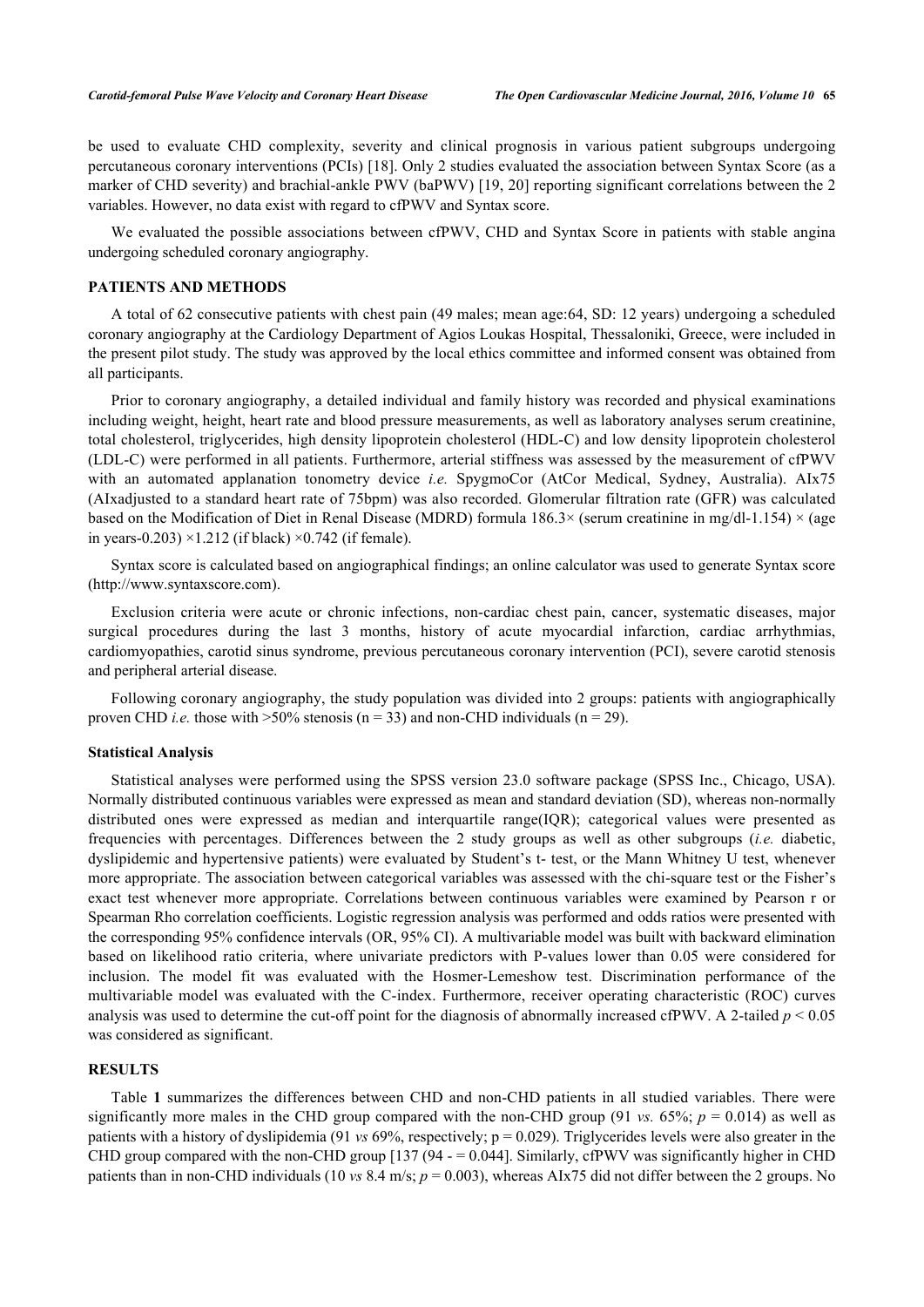significant association was observed between cfPWV and CHD severity as assessed by Syntax Score( $r = 0.038$ ;  $p =$ 0.833). Furthermore, CHD patients were more likely to receive a statin than non-CHD individuals (66.7 *vs* 41.4 %; *p* = 0.046).

In multivariable analysis, only cfPWV remained significantly different between the 2 groups (Table **[2](#page-3-4)**). The Hosmer and Lemeshow test indicated a good fit of the data ( $p = 0.585$ ) and the discriminative performance of the model was good (C-index=0.81) The model fit was assessed with the Hosmer and Lemeshow test ( $p = 0.585$ ) with a C-index of 0.81, indicating a good power and fit of the model.

|                                                 | CHD            | <b>Non CHD</b> |                  |
|-------------------------------------------------|----------------|----------------|------------------|
|                                                 | $n = 33$       | $n = 29$       | $\boldsymbol{p}$ |
| Gender, male, $n\frac{6}{6}$                    | 30(91)         | 19(65)         | 0.014            |
| Mean height, meters (SD)                        | 1.72(0.8)      | 1.70(0.8)      | 0.539            |
| Mean weight in kg (SD)                          | 85.1 (14.8)    | 91.7(18.1)     | 0.123            |
| Mean age in years (SD)                          | 64(12)         | 63(11)         | 0.569            |
| History of Hypertension, n(%)                   | 22(66)         | 23(79)         | 0.265            |
| Current Smokers, n (%)                          | 13(39)         | 6(20)          | 0.111            |
| History of Diabetes, n (%)                      | 10(30)         | 4(14)          | 0.121            |
| History of Dyslipidemia, n (%)                  | 30(91)         | 20(69)         | 0.029            |
| Family history of CHD, n (%)                    | 15(45)         | 7(24)          | 0.080            |
| Median GFR mL/min/1.73 m2 (IQR)                 | 87.5 (67-94)   | 81.2 (68-96)   | 0.849            |
| Median Total cholesterol, mg/dL (IQR)           | 162(147-209)   | 180 (158-203)  | 0.476            |
| Median LDL-C, mg/dL (IQR)                       | $101(81-145)$  | $110(93-135)$  | 0.631            |
| Median HDL-C, mg/dL (IQR)                       | $44(36-53)$    | $52(39-57)$    | 0.156            |
| Median Triglycerides, mg/dL (IQR)               | $137(94-179)$  | $106(87-142)$  | 0.044            |
| Mean Heart rate, bpm (SD)                       | 68 (10)        | 66(9)          | 0.598            |
| Median SBP, mmHg (IQR)                          | $120(110-140)$ | $125(110-135)$ | 0.679            |
| Median DBP, mmHg (IQR)                          | $80(70-83)$    | $80(70-90)$    | 0.878            |
| Mean AIx75 (SD)                                 | 21.1(10.6)     | 21.8(10.7)     | 0.796            |
| Median cfPWV, m/s (SD)                          | $10(9-11)$     | $8.4(7.6-9.8)$ | 0.003            |
| LVH, $n$ $(\%)$                                 | 17(51)         | 9(31)          | 0.103            |
| Nitrates, $n$ $\left(\frac{9}{6}\right)$        | 9(27.3)        | 3(10.3)        | 0.092            |
| $\beta$ -Blockers, n(%)                         | 21(63.6)       | 16(55.2)       | 0.498            |
| ACE inhibitors, $n$ $\frac{6}{6}$               | 4(12.1)        | 5(17.2)        | 0.568            |
| Angiotensin receptor blockers, $n \binom{0}{0}$ | 18(54.5)       | 10(34.5)       | 0.113            |
| Calcium channel blockers, n (%)                 | 12(36.4)       | 7(24.1)        | 0.297            |
| Diuretics, $n$ $\left(\frac{9}{0}\right)$       | 16(48.5)       | 8(27.6)        | 0.092            |
| Statins, $n$ $(\%)$                             | 22(66.7)       | 12(41.4)       | 0.046            |
| Aldactone, n (%)                                | 2(6.9)         | 1(3)           | 0.595            |

<span id="page-2-0"></span>

| Table 1. Differences between patient groups in all studied variables. |  |  |  |
|-----------------------------------------------------------------------|--|--|--|
|                                                                       |  |  |  |

CHD: coronary heart disease; GFR: glomerular filtration rate; LDL-C: low density lipoprotein cholesterol; HDL-C: high density lipoprotein cholesterol; SBP: systolic blood pressure; DBP: diastolic blood pressure; AIx75: augmentation index adjusted to a standard heart rate of 75bpm; cfPWV: carotid-femoral pulse wave velocity; LVH: left ventricular hypertrophy; ACE:angiotensinconvertingenzyme; SD:Standard deviation; IQR: Interquartile range

#### **DISCUSSION**

We evaluated the associations between cfPWV, CHD and Syntax Score in patients with chest pain undergoing a scheduled coronary angiography. Significantly more males and patients with a history of dyslipidemia were observed in the CHD group than the non-CHD group, as expected. CHD patients were more likely to receive a statin and had higher triglycerides levels compared with non-CHD individuals.

With regard to arterial stiffness, cfPWV was independently associated with CHD prevalence (but not AIx75). These findings are in agreement with previous studies [\[15](#page-4-2) - [17](#page-4-3)]. However, a link between AIx75 and a composite endpoint of myocardial infarction, stroke, cardiac, cerebrovascular, and peripheral revascularization as well as total mortality has been reported in Austrian males ( $n = 520$ ) undergoing coronary angiography [[21\]](#page-4-7).

We found no significant association between cfPWV and CHD severity as assessed by Syntax Score. To our knowledge, this is the first study to estimate the relationship between cfPWV and Syntax Score. In contrast, Syntax Score has been previously related to baPWV [\[19](#page-4-5), [20](#page-4-6)].

In this study, the value of 12.3 m/s was characterized as the cut-off point for the diagnosis of abnormally increased cfPWV in this patient population (specificity: 97%; sensitivity: 12%). This is similar to the cut-off point for cfPWV (*i.e.*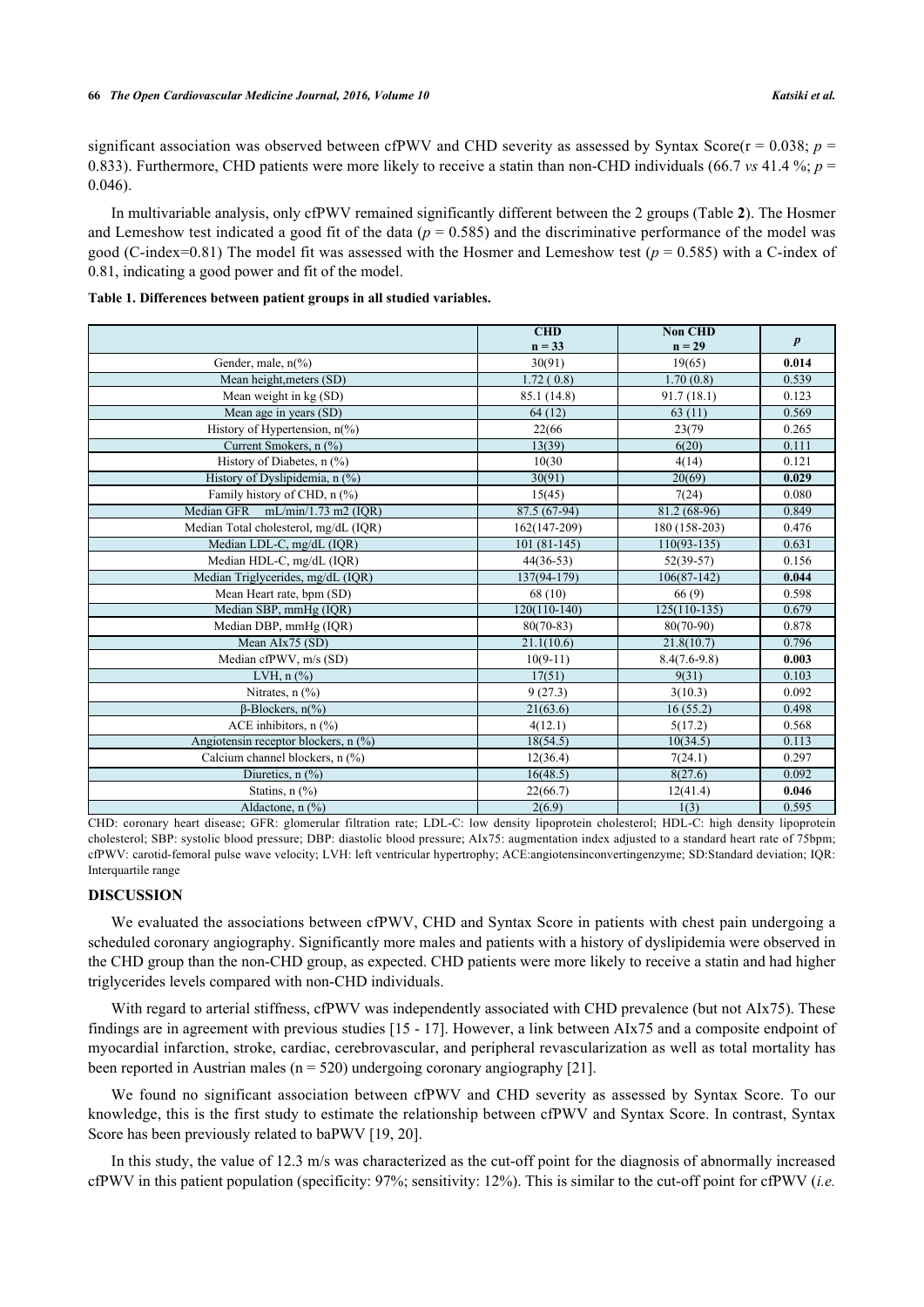12 m/s) suggested by the Task Force for the Management of Arterial Hypertension of the European Society of Hypertension (ESH) and the European Society of Cardiology (ESC) in 2007 to estimate subclinical atherosclerosis [[22\]](#page-4-8). However, in the more recent 2013 ESH/ESC guidelines for the management of arterial hypertension, the cfPWV cut-off point for asymptomatic organ damage was 10 m/s [\[23](#page-4-9)].

## <span id="page-3-4"></span>**Table 2. Factors associated with CHD.**

| <b>OR</b> | 95% CI                  |                                 |
|-----------|-------------------------|---------------------------------|
| 4.9       | $-26.5$<br>0.9          | 0.065                           |
| 0.45      | $0.09 - 2.4$            | 0.347                           |
| 1.38      | $1.04 - 1.85$           | 0.026                           |
|           | $\sim$ $\sim$<br>$\sim$ | ____<br>.<br>.<br>$\sim$ $\sim$ |

OR: odds ratio; CI: confidence intervals; CHD: coronary heart disease; cfPWV:carotid-femoral pulse wave velocity

Antihypertensive drugs have been consistently shown to improve arterial stiffness [[24](#page-4-10) - [26\]](#page-4-11). Similar beneficial effects may be exerted by statins [\[27](#page-4-12)]. Of note, antihypertensive therapy did not differ between groups in the present study, whereas patients with CHD were more likely to use statin with a marginal  $p$  value ( $p = 0.046$ ).

Our study has limitations including the small sample size, recruitment of patients from one clinical center and its cross-sectional design. However, this is a pilot study and to our knowledge the first to evaluate the association between cfPWV and Syntax Score.

# **CONCLUSION**

cfPWV was independently associated with CHD prevalence in patients with chest pain undergoing scheduled coronary angiography. Patients with DM or dyslipidemia had higher cfPWV values than individuals without these metabolic disorders. However, no significant association was observed between cfPWV and CHD severity as assessed by SyntaxScore.A cut-off point of 12.3 m/s for the diagnosis of abnormally increased cfPWVmay be used in this patient population. Further research is needed to establish the relationship between cfPWV and Syntax Score.

# **CONFLICT OF INTEREST**

This original study was conducted independently. The authors did not receive financial or professional help with the preparation of the manuscript. The authors have given talks, attended conferences and participated in advisory boards and trials sponsored by various pharmaceutical companies.

# **ACKNOWLEDGEMENTS**

Declared none.

## **REFERENCES**

- <span id="page-3-0"></span>[1] Laurent S, Boutouyrie P. Arterial stiffness: a new surrogate end point for cardiovascular disease? J Nephrol 2007; 20(Suppl. 12): S45-50. [PMID: [18050143\]](http://www.ncbi.nlm.nih.gov/pubmed/18050143)
- <span id="page-3-1"></span>[2] Liao J, Farmer J. Arterial stiffness as a risk factor for coronary artery disease. Curr Atheroscler Rep 2014; 16(2): 387. [\[http://dx.doi.org/10.1007/s11883-013-0387-8\]](http://dx.doi.org/10.1007/s11883-013-0387-8) [PMID: [24402301](http://www.ncbi.nlm.nih.gov/pubmed/24402301)]
- <span id="page-3-2"></span>[3] Cheitlin MD. Cardiovascular physiology-changes with aging. Am J Geriatr Cardiol 2003; 12(1): 9-13. [\[http://dx.doi.org/10.1111/j.1076-7460.2003.01751.x\]](http://dx.doi.org/10.1111/j.1076-7460.2003.01751.x) [PMID: [12502909](http://www.ncbi.nlm.nih.gov/pubmed/12502909)]
- [4] Wilkinson I, Cockcroft JR. Cholesterol, lipids and arterial stiffness. Adv Cardiol 2007; 44: 261-77. [\[http://dx.doi.org/10.1159/000096747\]](http://dx.doi.org/10.1159/000096747) [PMID: [17075215](http://www.ncbi.nlm.nih.gov/pubmed/17075215)]
- [5] Doonan RJ, Hausvater A, Scallan C, Mikhailidis DP, Pilote L, Daskalopoulou SS. The effect of smoking on arterial stiffness. Hypertens Res 2010; 33(5): 398-410. [\[http://dx.doi.org/10.1038/hr.2010.25](http://dx.doi.org/10.1038/hr.2010.25)] [PMID: [20379189](http://www.ncbi.nlm.nih.gov/pubmed/20379189)]
- [6] Seifalian AM, Filippatos TD, Joshi J, Mikhailidis DP. Obesity and arterial compliance alterations. Curr Vasc Pharmacol 2010; 8(2): 155-68. [\[http://dx.doi.org/10.2174/157016110790886956\]](http://dx.doi.org/10.2174/157016110790886956) [PMID: [20180777](http://www.ncbi.nlm.nih.gov/pubmed/20180777)]
- [7] Sudano I, Roas S, Noll G. Vascular abnormalities in essential hypertension. Curr Pharm Des 2011; 17(28): 3039-44. [\[http://dx.doi.org/10.2174/138161211798157766\]](http://dx.doi.org/10.2174/138161211798157766) [PMID: [21861833](http://www.ncbi.nlm.nih.gov/pubmed/21861833)]
- [8] Athyros VG, Katsiki N, Doumas M, Karagiannis A, Mikhailidis DP. Effect of tobacco smoking and smoking cessation on plasma lipoproteins and associated major cardiovascular risk factors: a narrative review. Curr Med Res Opin 2013; 29(10): 1263-74. [\[http://dx.doi.org/10.1185/03007995.2013.827566\]](http://dx.doi.org/10.1185/03007995.2013.827566) [PMID: [23879722](http://www.ncbi.nlm.nih.gov/pubmed/23879722)]
- <span id="page-3-3"></span>[9] Christen AI, Armentano RL, Miranda A, *et al.* Arterial wall structure and dynamics in type 2 diabetes mellitus methodological aspects and pathophysiological findings. Curr Diabetes Rev 2010; 6(6): 367-77.